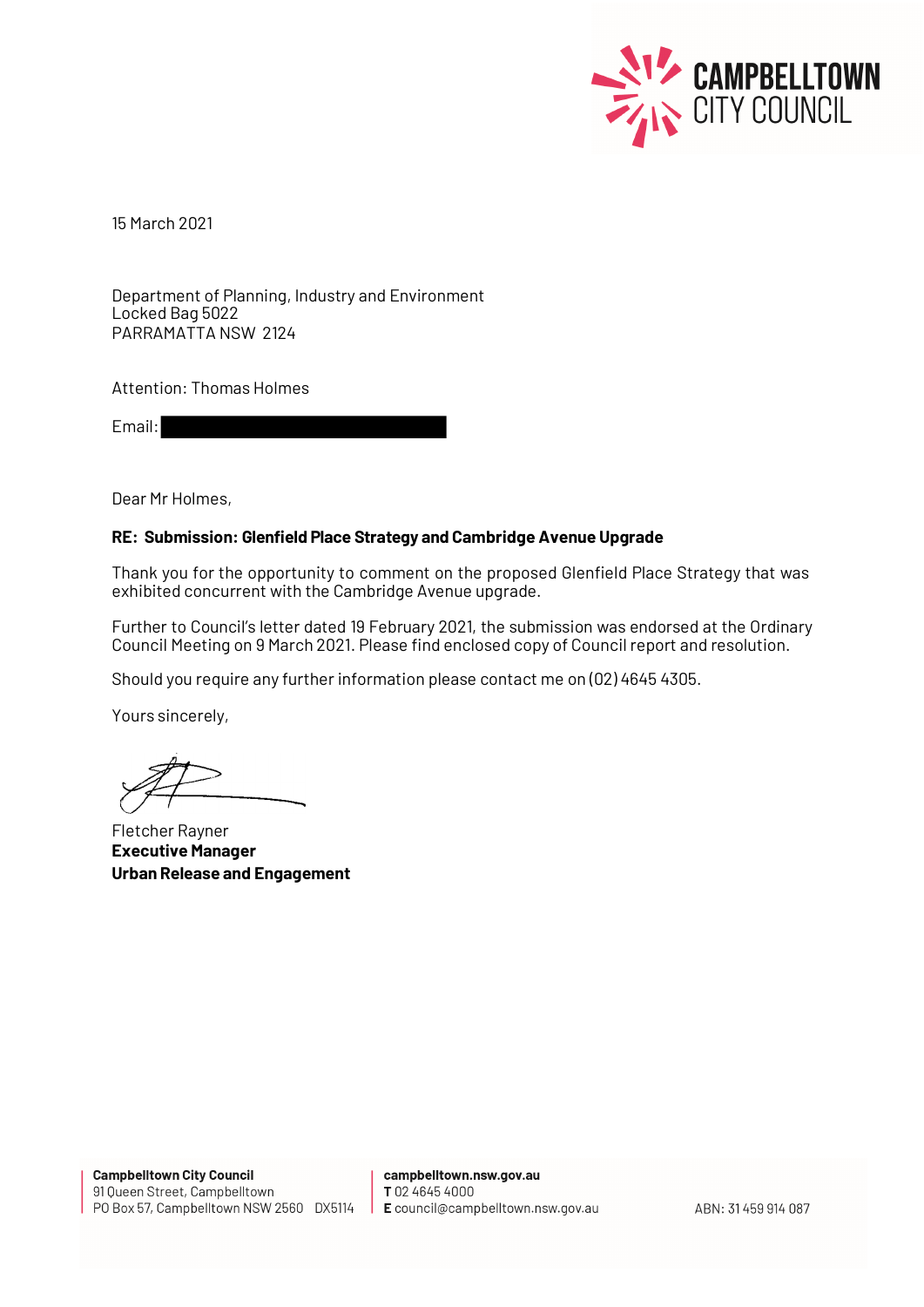

# **8.4 Glenfield Place Strategy Submission**

# **Reporting Officer**

Executive Manager Urban Release and Engagement City Development

## **Community Strategic Plan**

| <b>Objective</b>                       | <b>Strategy</b>                                                                                                          |
|----------------------------------------|--------------------------------------------------------------------------------------------------------------------------|
| 10utcome One: A Vibrant, Liveable City | 1.1 - Provide opportunities for our community<br>to be engaged in decision making<br>processes and to access information |

### **Officer's Recommendation**

That Council endorse a formal submission to the NSW Department of Planning, Industry and Environment and Transport for NSW on the draft Glenfield Place Strategy and Cambridge Avenue Upgrade with matters contained in this report.

#### **Executive Summary**

- The NSW Department of Planning, Industry and Environment and Transport for NSW have jointly exhibited a draft Glenfield Place Strategy and Cambridge Avenue, Options Evaluation Report for public submissions.
- The draft Glenfield Place Strategy (the draft Strategy) proposes amendments to the Campbelltown Local Environmental Plan 2015 that would support future development of approximately 7,000 dwellings over the next 30 years. This would be supported by a future upgrade of Cambridge Avenue by TfNSW that involves duplication and extension of Cambridge Avenue westward from Moorebank Avenue to Campbelltown Road.
- Key concerns generally relate to the reliance on Roy Watts Road for the majority of traffic movements within the western precinct, which would be compounded by school access and commuters. This would partly be resolved via the provision of a future intersection on Cambridge Avenue that provides for all turn movements.
- In relation to open space acquisition, the proposal to nominate Council as the future acquisition authority of five privately owned lots is not supported. Alternate arrangements are capable of being progressed that would address the place making and local open space needs of the future community.
- Although the retention of lands for the future agriculture needs of the Hurlstone Agricultural High School is not ideal for place making, the proposed structure plan and supporting controls are generally supported. It is recommended that Council endorse the making of a submission that addresses key issues that would support the successful delivery of the plan.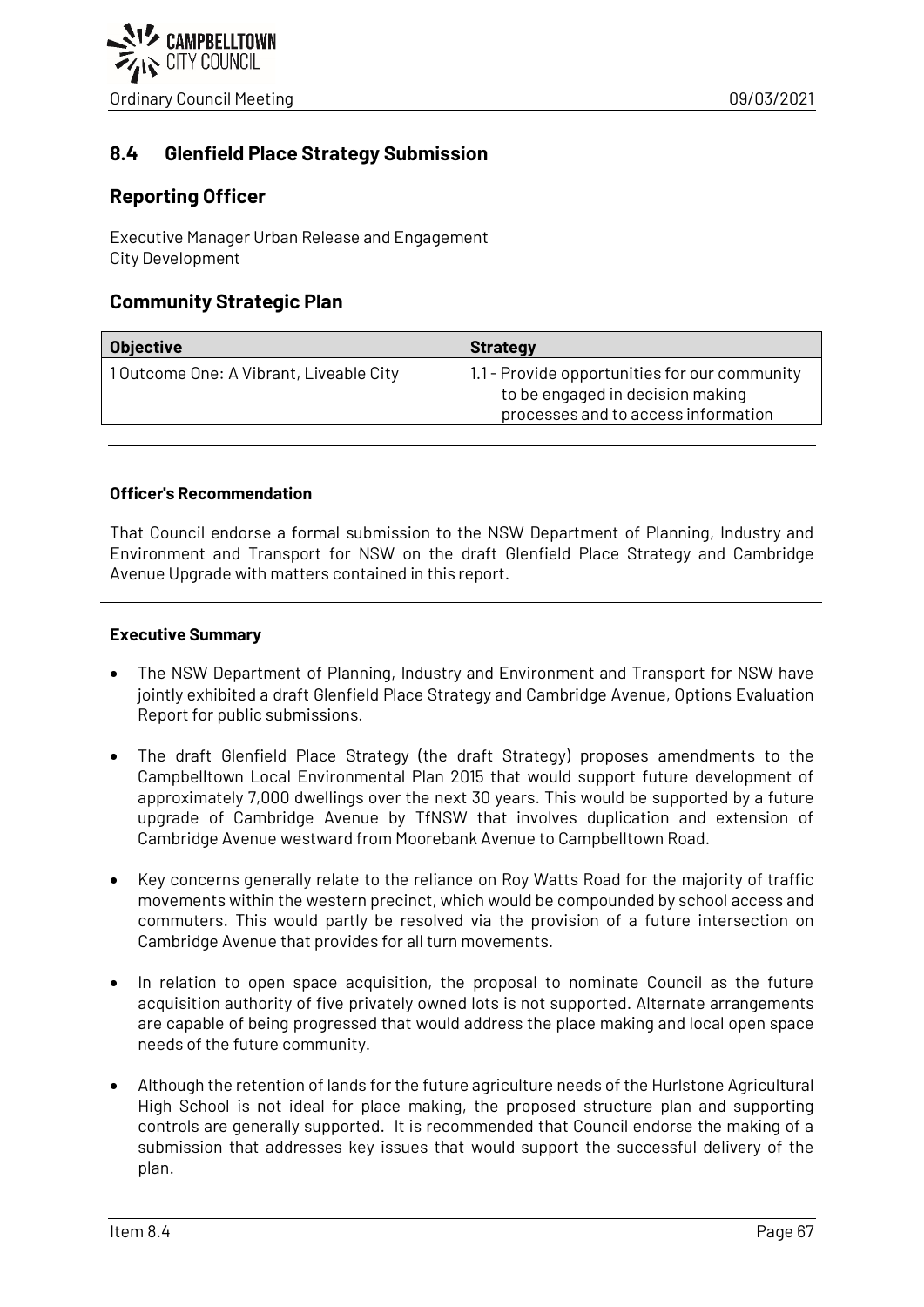#### **Purpose**

On 9 December 2020, DPIE and Transport for NSW released the draft Glenfield Place Strategy, Explanation of Intended Effected (EIE) and Cambridge Avenue upgrade, Options Evaluation Report for public comment. The purpose of this report is to identify key issues for the making of a submission.

## **Draft Glenfield Place Strategy Overview**

The exhibited draft Glenfield Place Strategy (draft Strategy) reflects the NSW Government's decision to retain Hurlstone Agricultural High School at its current location. This would ensure the future agricultural education requirements of the school and educational needs more generally are maintained.

The draft Strategy is supported by a structure plan, urban design report, development principles, supporting technical studies and proposed amendments to landuse zones, building heights and other supporting development controls.

The proposed structure plan focuses primarily on the Hurlstone land holdings on the western side of the Glenfield Train Station (the Station). The eastern precinct is bound by Railway Parade, Fawcett Street and Canterbury Road.

Key features of the strategy include:

- Approximately 50 ha of land retained for Hurlstone Agricultural High School's agricultural education purposes
- Up to 6 new playing fields, including 30 ha of accessible open space
- Provision for up to 4,000 dwellings within the western precinct and up to 3,000 dwellings within the eastern precinct
- A plan for green links connecting open spaces, parks and plazas
- A new town centre with heights up to 12 storeys
- Identification of sites for new health and community facilities
- Shared streets which prioritise pedestrian movement and active transport and
- Improved cycleway connections and upgrades to regional active transport links
- Guiding design principles that include:
	- o celebrating heritage
	- o a well-designed place
	- o a green place
	- o delivery of affordable and diverse housing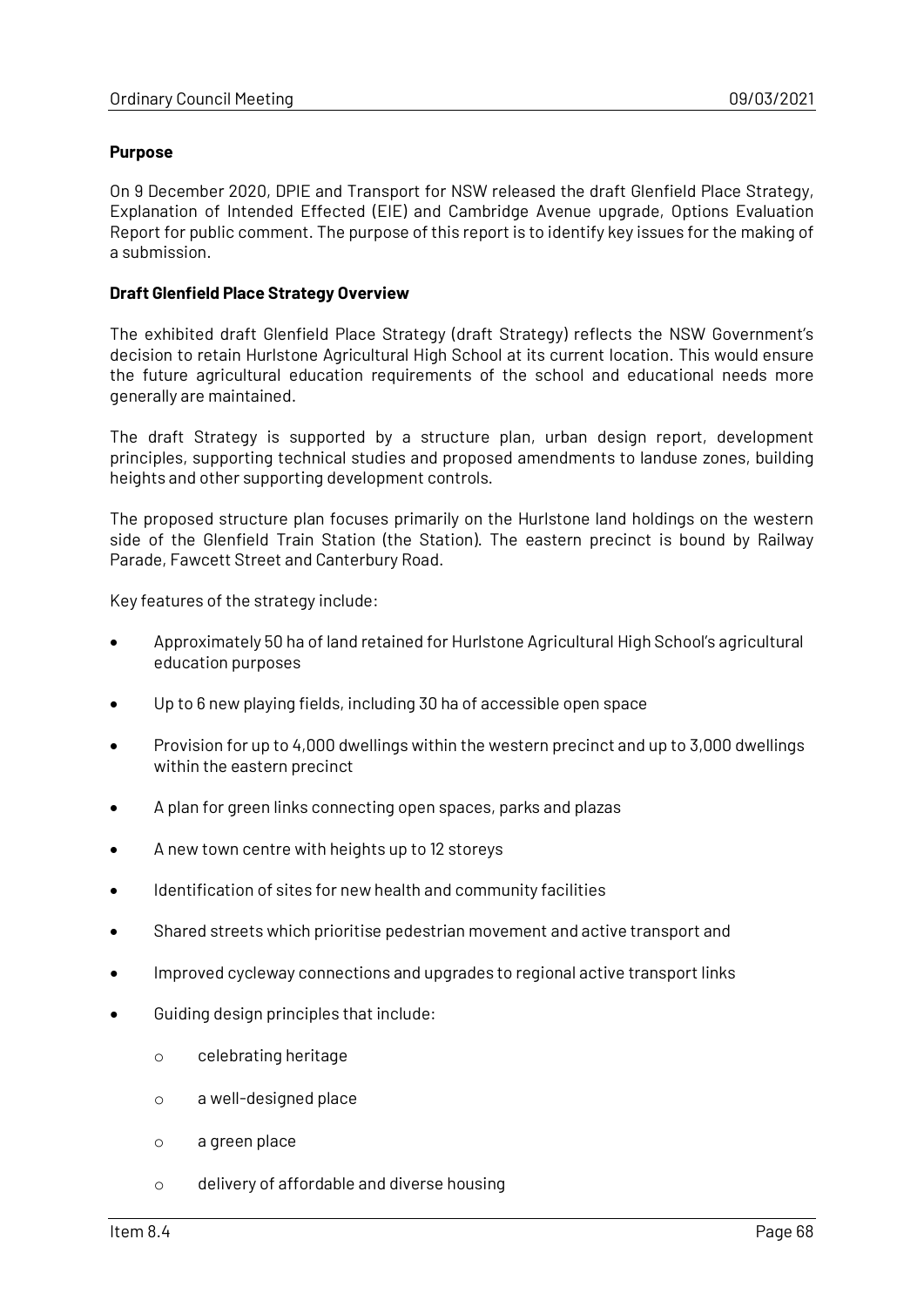- o two vibrant and connected centres
- o creation of new job opportunities
- o an accessible place

The vision for Glenfield as outlined in the draft Strategy is:

"In 2040 Glenfield will be South West Sydney's premier regional sporting and education destination. Glenfield will be a connected, inclusive community, where people come together enjoying parks and playing fields, green cover and abundant open space. Its educational heritage will be protected and enhanced, with existing schools retained, Hurlstone Agricultural High School upgraded, and a potential future primary school built. Revitalised retail and commercial areas will make Glenfield a self-contained new centre that offers jobs closer to home. A variety of housing will meet the community's changing needs, whether people are downsizing or starting a family."

The strategy would be implemented via the following moves:

- remove Glenfield from the SEPP (Sydney Growth Centres) 2006 to support a change in Biodiversity Certification to be replaced by the proposed Cumberland Plain Conservation Plan
- insert or amend land use zones, development standards, local provisions and heritage controls into the Campbelltown Local Environmental Plan 2015 (CLEP 2015)
- infrastructure would be delivered via amendment to Councils Development Contributions Plan 2018, Special Infrastructure Contributions and Voluntary Planning Agreements

Council would also be responsible for undertaking future amendments to its development control plan to identify any site specific controls to support the future assessment and determination of development applications.

#### **Cambridge Avenue Upgrade Overview**

Transport for NSW has identified a recommended design to link Moorebank Logistics Park and the Hume Motorway to improve access.

The recommended design would involve duplication and extension of Cambridge Avenue westward from Moorebank Avenue to Campbelltown Road including:

- four lanes between Moorebank Logistics Park and Canterbury Road
- extending of Cambridge Avenue as a dual-carriageway with provision for up to 6 lanes between Glenfield Road and Campbelltown Road
- an improved M31 Hume Motorway and Campbelltown Road interchange access which would enable motorists travelling:
	- o north on the Hume Motorway to exit to Campbelltown Road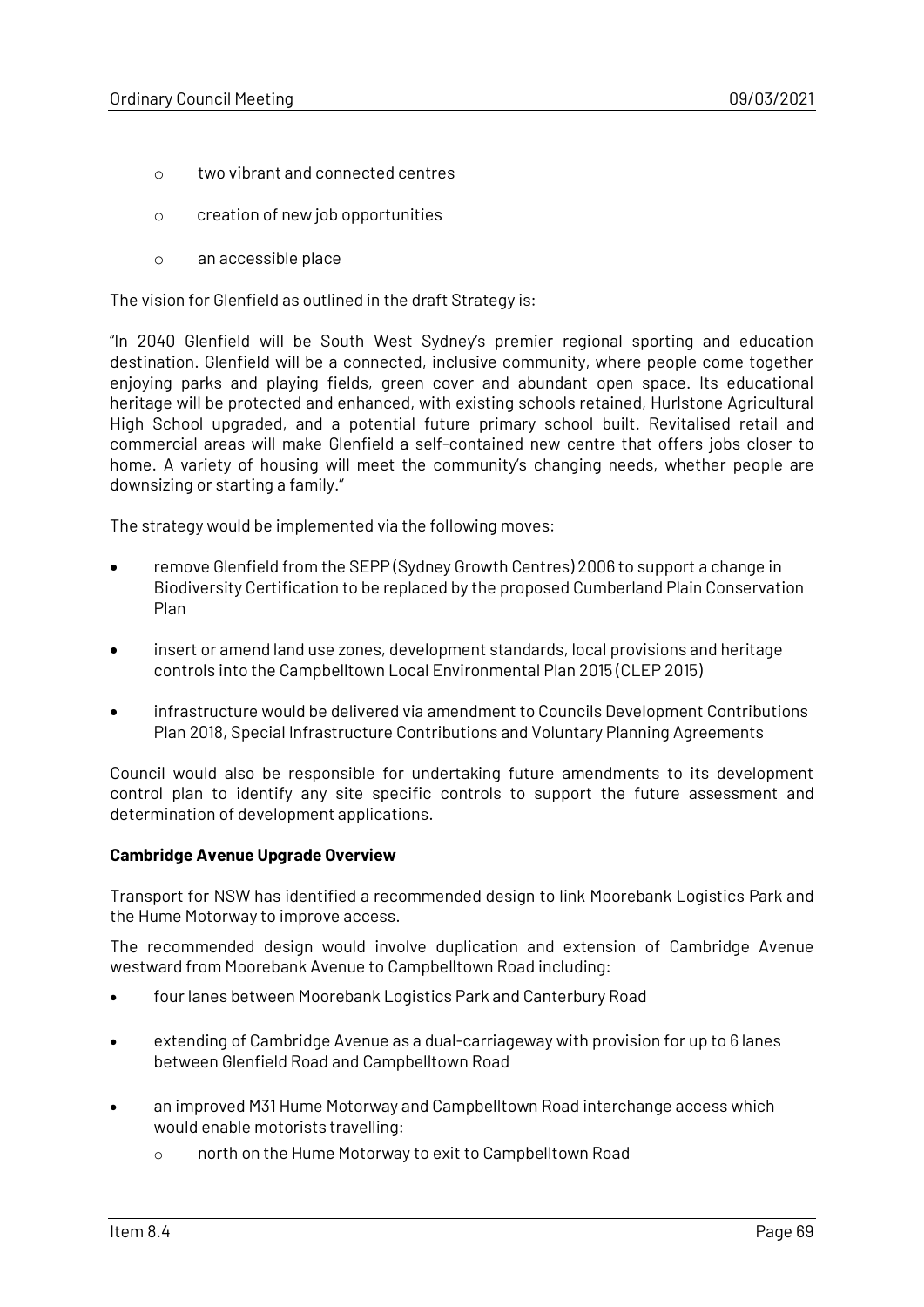- o on Campbelltown Road to join the M31 Hume Motorway to take either M5 eastbound or M7 northbound
- o south on the M7 Motorway to exit to Campbelltown Road.
- Campbelltown Road would also be upgraded between Ingleburn Gardens Drive and Parkers Farm Place.
- new bridge over the Main South and East Hills rail lines and the Southern Sydney Freight Line at Glenfield
- new bridge over Georges River with flood immunity for 1 in 100 year flood
- new bridge over the East Hills Rail Line at Moorebank
- new bridge over the Hume Motorway on Campbelltown Road.

The project would require acquisition of some properties that would be the responsibility of Transport for NSW.

## **Report**

This report addresses key issues and recommended responses that represent Council's formal submission.

## **1. Statutory Planning Issues**

### **a) Minimum Lot Size**

Concern is raised with the minimum lot size of land in proximity of the Macquarie Fields House. The suggested minimum lot size of  $1,200 \,\mathrm{m}^2$  is considered too small to achieve generous landscape setting. A more appropriate minimum lot size would be between  $2,000 \, \text{m}^2$  and  $4,000 \text{ m}^2$ .

The sensitivity of the locality surrounding and close to Macquarie Fields House is evidenced by way of the most recent refusal by the Council in May 2017, of a Concept Masterplan for the residential subdivision of Macquarie Fields House, which proposed a low density development with lot sizes ranging from approximately 1000  $m^2$  to 5500  $m^2$ . The majority of lot sizes ranged between  $1000 \, \text{m}^2$  and  $2500 \, \text{m}^2$  with the refusal in large part being based on on-site environmental heritage impacts and the adverse impact on views and vistas to and from Macquarie Fields House as a result of the development of the land.

The proposed minimum lot size of  $180 \text{ m}^2$  for designated precincts within the western precinct is not consistent with recently supported minimums for Menangle Park or Mt Gilead. A minimum of  $250 \,\mathrm{m}^2$  is considered more appropriate, particularly as Torrens subdivision of this product can result in complying development on lots of  $200 \, \text{m}^2$  or more that may not comply with building envelope plans determined as suitable at the subdivision stage. Larger allotments provide for greater design flexibility that is more suitable in circumstances where merit based assessment, via the development application process, is not followed.

**Recommendation:** That the minimum lot size for Torrens subdivision of residential dwellings is not less than  $250 \text{ m}^2$ .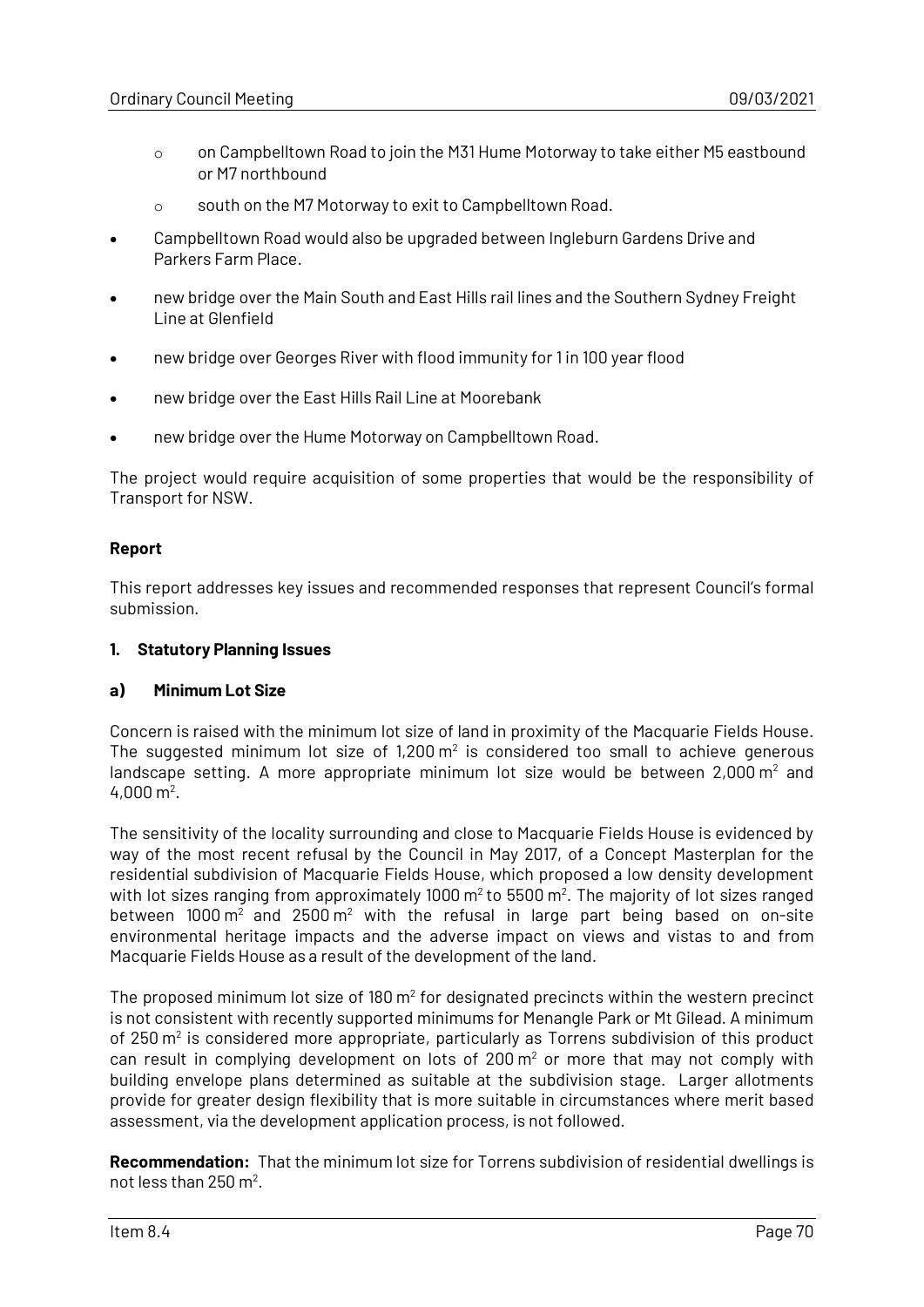## **b) Car Parking**

Two options for car parking are outlined in the draft Strategy that seek to balance the need for access to and provision of adequate parking. Option one seeks to apply a maximum rate approach, whereas option two would apply a more conventional minimum rate approach.

Concern is raised that option one would result in future development that does not provide sufficient off-street parking and result in future occupants competing with rail and school users for on-street parking. This may limit development feasibility or the ability to attract commercial and retail tenants who rely on sufficient off-street parking. This is particularly relevant, as the Edmondson Park Town Centre, located only one stop away, has more generous parking rates.

**Recommendation:** That car parking be based on a minimum rate of provision to be more in keeping with nearby centres and to ensure that development is capable of providing its own offstreet parking. Development standards for car parking should only be contained within a development control plan to reduce the need for applicants undertake a Clause 4.6 where variations are proposed.

### **c) Public Open Space Acquisition**

The plan proposes the acquisition of 5 private allotments, of which the acquisition authority is shown as Council. Property Nos. 12 – 16 Hosking Crescent are proposed for public open space and Nos. 108 to 110 Railway Parade are proposed for a town square.

Council understands the selection principles for these allotments are based on the NSW Government Architect's draft publication titled 'Greener Places Design Guide' which is a design policy for green infrastructure in urban areas throughout NSW. The draft policy identifies a preference for local parks to be accessible within 200 m of high density development.

Concern is raised that sufficient public open space is generally available within a 200 to 400 metres of these lands and that the rate of existing provision exceeds the generally accepted standard of 2.83 ha of open space per 1,000 residents. Of this, approximately 1.46 ha per 1,000 residents would be reserved for passive open space.

Council's records indicate that Glenfield Park is approximately 5 ha and Seddon Park is 11 ha and are both within 200 to 400 metres of most future residents in the eastern precinct. Therefore, based on more conservative development yield of 2,500 dwellings for the eastern precinct, 7.3 ha of local open space would be required. This provision could be met within these existing reserves, with upgrades to improve their amenity which would be a more efficient use of development contributions.

In relation to Nos. 108 – 110 Railway Parade, a parking reserve of equivalent size exists behind this land under the control of Council. A better solution to the provision of an iconic, corner square would be to negotiate a land swap upon the lodgement of a future development application. This would forego the need for Council to acquire the land and provide an incentive for future developers to incorporate the properties into a development site.

**Recommendation:** That the reservation of property Nos. 12 – 16 Hosking Crescent and Nos. 108 to 110 Railway Parade for acquisition by Council is not supported.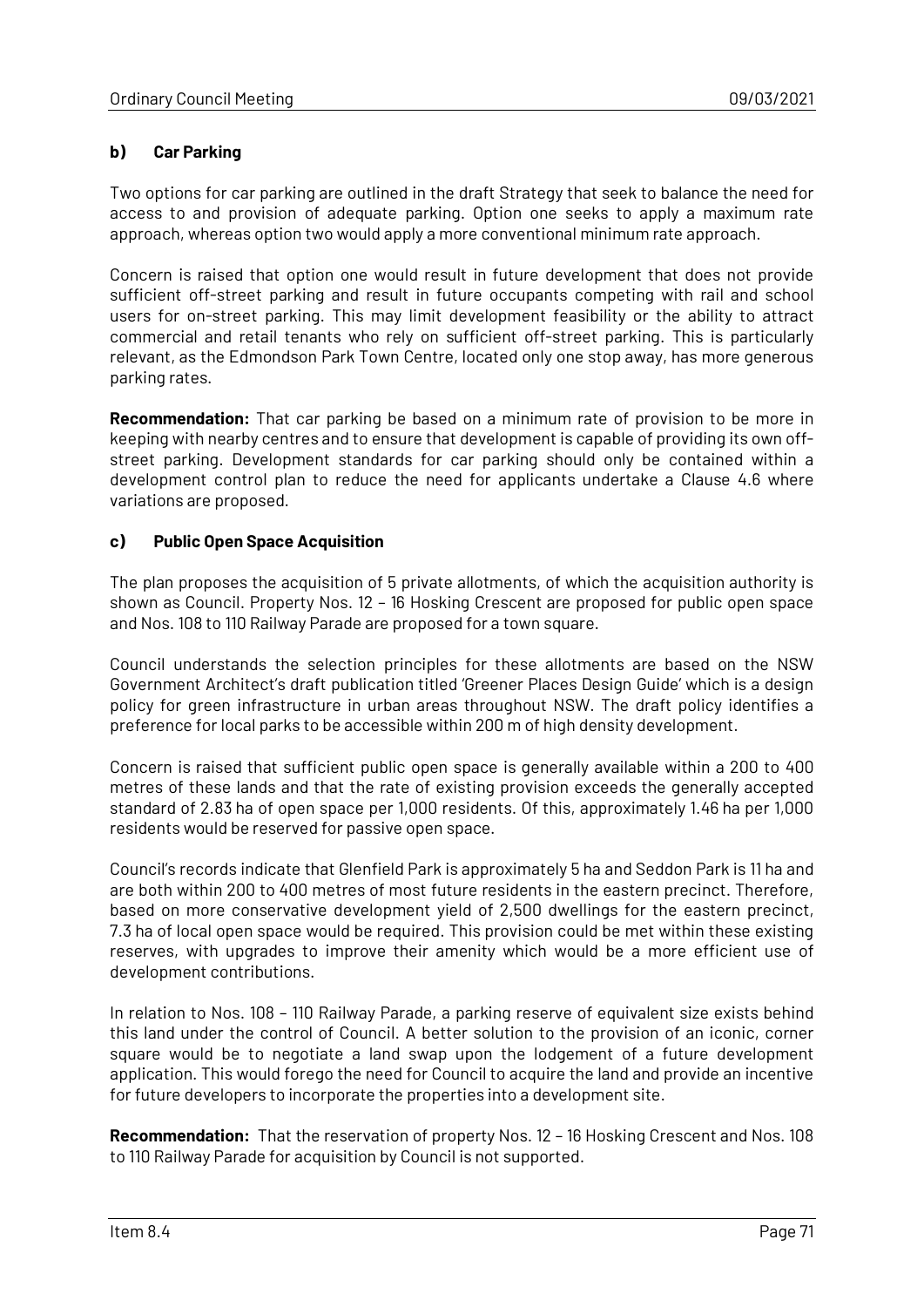## **d) Biodiversity**

The western precinct has existing biodiversity value by virtue of its remnant habitat and riparian aligned vegetation.

The supporting Biodiversity Assessment was undertaken in 2016 and does not address more recent changes in legislation (including the offset provisions) threatened species listings, survey methodology and biodiversity policy development.

Although future development would be reliant on the Cumberland Plain Conservation Plan (CPCP) which is yet to be finalised, the Structure Plan should be capable of assessment against the current biodiversity framework. Particularly if development applications for subdivision are lodged shortly after making of the required amendments to the CLEP 2015.

**Recommendation:** That the Draft Place Strategy only be finalised if supported by the prior commencement of the Cumberland Plain Conservation Plan.

## **2. Draft Structure Plan Issues**

#### **a) Hume Motorway Interface**

The western boundary of the Glenfield precinct directly interfaces with the Hume Motorway (and Campbelltown Road in part). The visual and acoustic impact of residential development on this sensitive interface is of high importance, particularly given that not all land is screened by the landscape mound and any residential development in proximity to a major roadway will be affected to varying levels at day and night by noise generated by vehicles moving along the motorway.

**Recommendation:** Future development should be responsible for the extension/augmentation of the existing landscape mound to provide a complete, naturalised screen from the highway. All dwellings in proximity to the major roads such as the motorway and Cambridge Avenue, should include adequate noise reductions within their building specifications. These aspects should form part of the structure plan to support future translation into a development control.

#### **b) Heritage and Visual Landscape**

The design of the western precinct is significantly influenced by the heritage sensitivities associated with Macquarie Fields House and its visual context and Hurlstone precinct generally.

The Heritage Assessment predates the exhibited structure plan which should be updated to address the following:

- Whether the amended structure plan sufficiently addresses the retention of the key views
- Whether the low density development to the northeast of Macquarie Fields House is appropriate; and
- Whether medium density residential development to the west of the proposed playing fields is likely to impact on view corridors associated with Macquarie Fields House.

**Recommendation:** An update of the supporting Heritage Assessment be undertaken to ensure its recommendations are reflected in the final structure plan, including illustration of the view corridors on the final structure plan.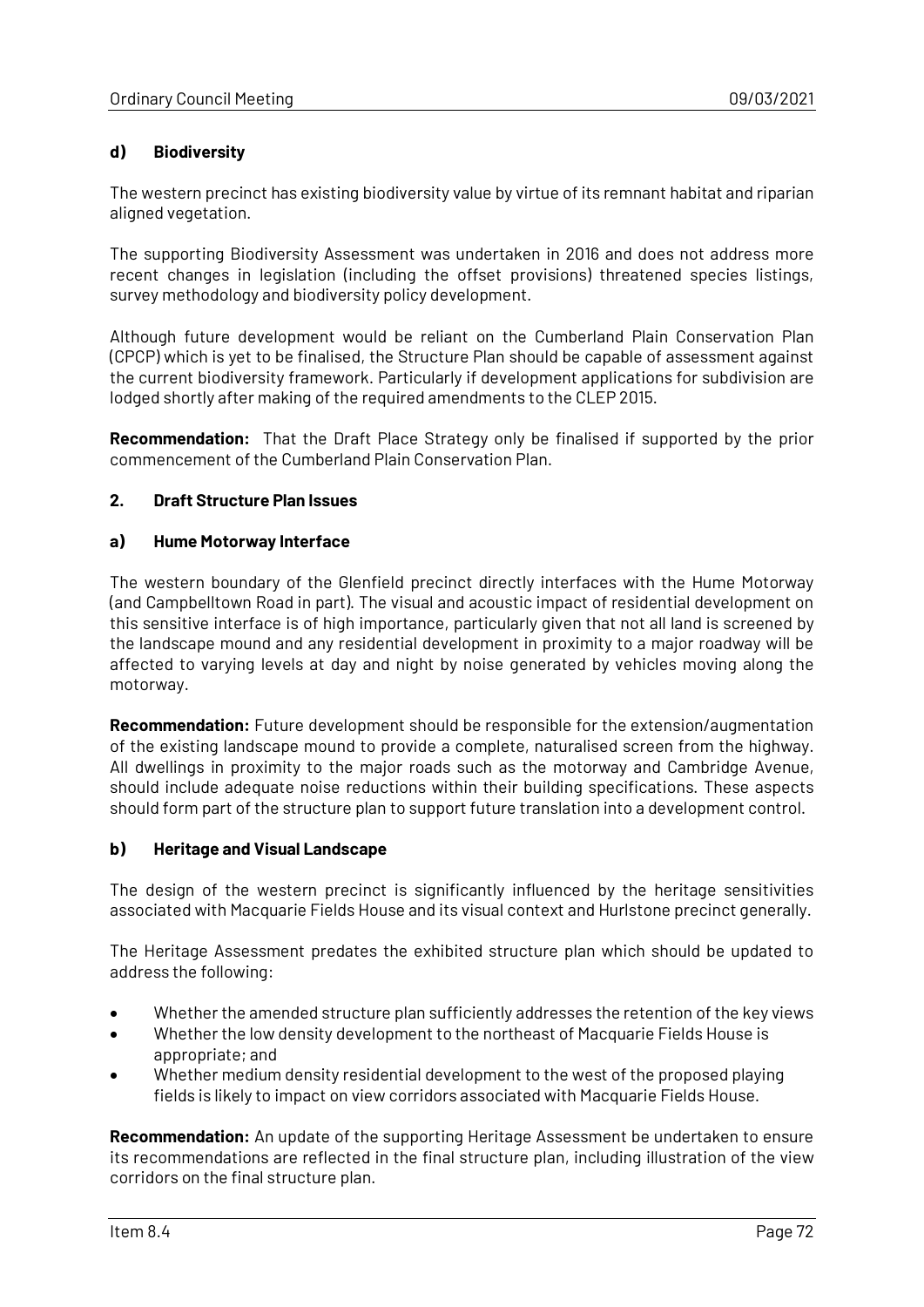## **c) Sports fields**

The development of Glenfield 'as a premier regional sporting' locality is largely encapsulated in the proposed formal playing fields situated in the central open space corridor on the west. The precinct is depicted in the structure plan to be 'tightly' bounded by urban development and the school farm land.

This configuration provides little scope for amenities and parking requirements to service a precinct of such scale. Additionally, provision should be made to ensure that the facility caters for both junior and senior sport spatial demands and appropriate buffers to surrounding sensitive urban uses.

**Recommendation:** The draft structure plan be reviewed to ensure that it caters for both junior and senior sporting demands, required parking and amenities infrastructure whilst also incorporating appropriate buffers to surrounding sensitive urban uses. If required, a sporting field should be remove in favour of utilising the same land for passive uses or greater curtilage.

### **d) Health and Community Facilities**

The draft structure plan locates the potential future health and community facilities approximately one kilometre from the Glenfield Railway Station, on the fringe of the western town centre precinct. The proposed facilities may also include a library and cultural space, which would have an important place making role.

Concern is raised that this facility should be located closer to the mixed use town centre hub and train station. This would enhance the place making role of the facility and optimise opportunity for patrons to access the facility by public transport.

**Recommendation:** The structure plan be reviewed to consider relocating the future health and community facilities to be closer to the walkable catchment of the train station precinct.

### **e) Accessibility**

Glenfield is strategically located at the northern extremity of the Campbelltown Local Government Area and forms an important heavy rail dominated public transport node.

The Glenfield rail radiates to Leppington to the west, to Airport and the city to the east and Liverpool, Parramatta and the city to the north. This rail node is a critical foundation for the Structure Plan.

Despite the presence of the rail, the structure plan is not underpinned by an integrated public transport strategy, nor is there a bus interchange facility plan.

**Recommendation:** That an integrated public transport strategy and bus interchange solution be urgently advanced.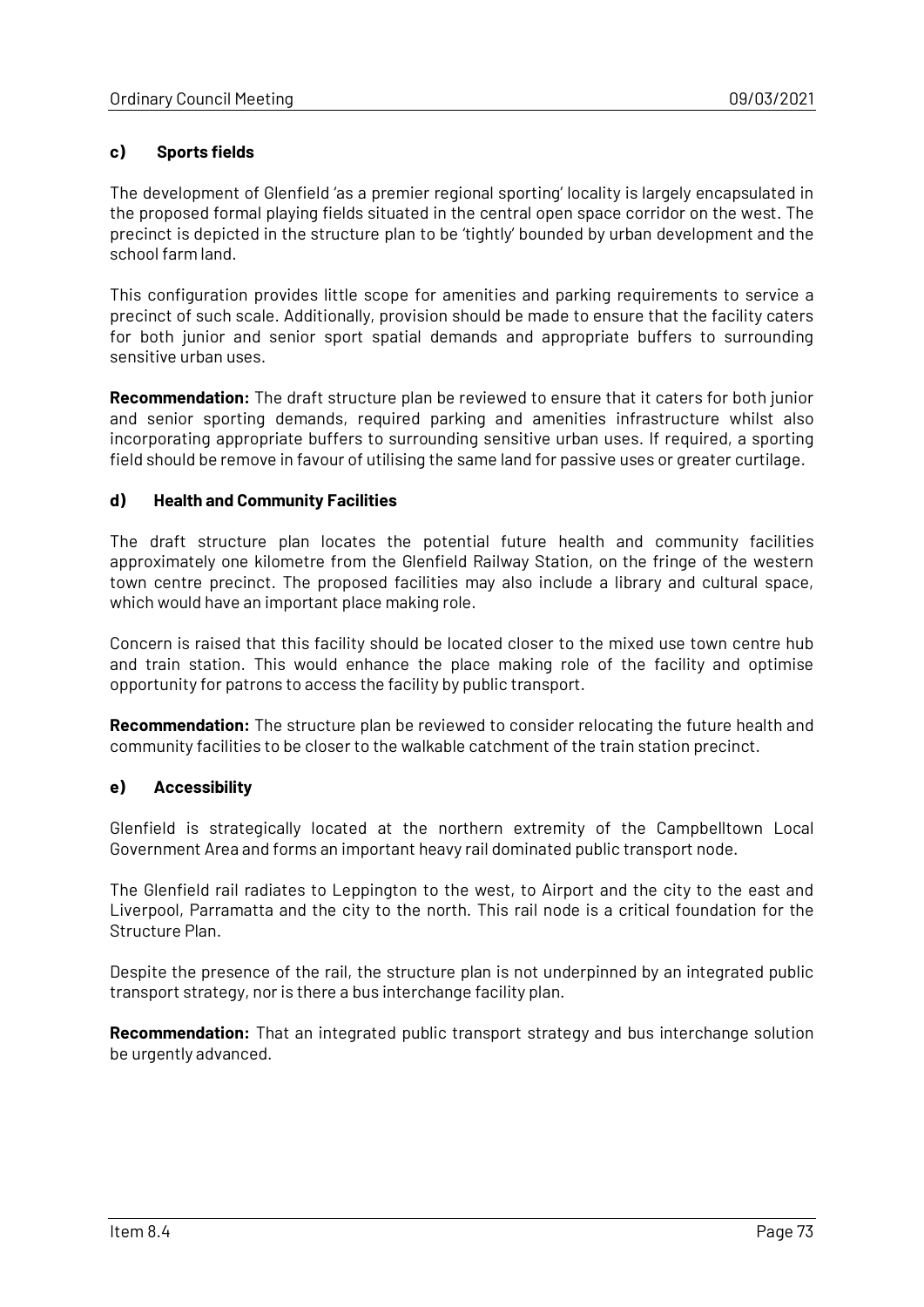## **f) Integration with Glenfield Road Urban Release Area**

The existing Glenfield Road Urban Release Area (GRURA) to the north remains a 'free-standing' disconnected community. Although land use provision was made for a mid-block connection to the Hurlstone site, the retention of agricultural land for the school now removes this opportunity.

Access for the GRURA community to the Glenfield railway station via pedestrian and cycleways should be fully integrated into future works.

**Recommendation:** Access for the GRURA community to the Glenfield railway station via pedestrian and cycleways should be fully integrated into future works associated with Cambridge Avenue upgrade.

#### **g) Water Management**

The detention basin in the north western corner adjacent to the intersection of Campbelltown Road and Cambridge Avenue is not shown. There is also no assessment of the land area requirement for water quality treatments which should occur before zoning is finalised, as this may require additional land.

The detention basin to the south west of Glenfield Park School is slightly south of the natural low point and careful integration of the topography would be required to ensure the properties to the north are not affected by flooding.

**Recommendation**: Relocate the proposed basin that is south-west of Glenfield Park School to the natural low point. An assessment of the land area requirement for water quality treatment should also be undertaken before finalising the plan.

### **h) Western Town Square**

The location of the urban square in the western town centre should be located closer to the centre of the precinct and be of a more adequate size. It is considered more appropriate for the urban square to be located more centrally to the town centre rather than the edge to enhance commercial place making opportunity. The proposed location does not align well with access from the train station or any other attractor.

**Recommendation:** Locate the western town square to more central location or move further south to align with the active transport link and review the required land areas to optimise place making opportunity.

### **i) Footpaths**

The provision of 1.8 m wide footpaths to facilitate active transport is not supported. Consideration should be given to two-way share paths of 2.5 m wide on one side and 1.5 m wide pedestrian only paths on the other side. This would also need a corresponding update to street widths to allow for a suitable tree planting allocation.

**Recommendation:** The width of active transport links and provision and allocation for tree planting be reviewed in consultation with Council.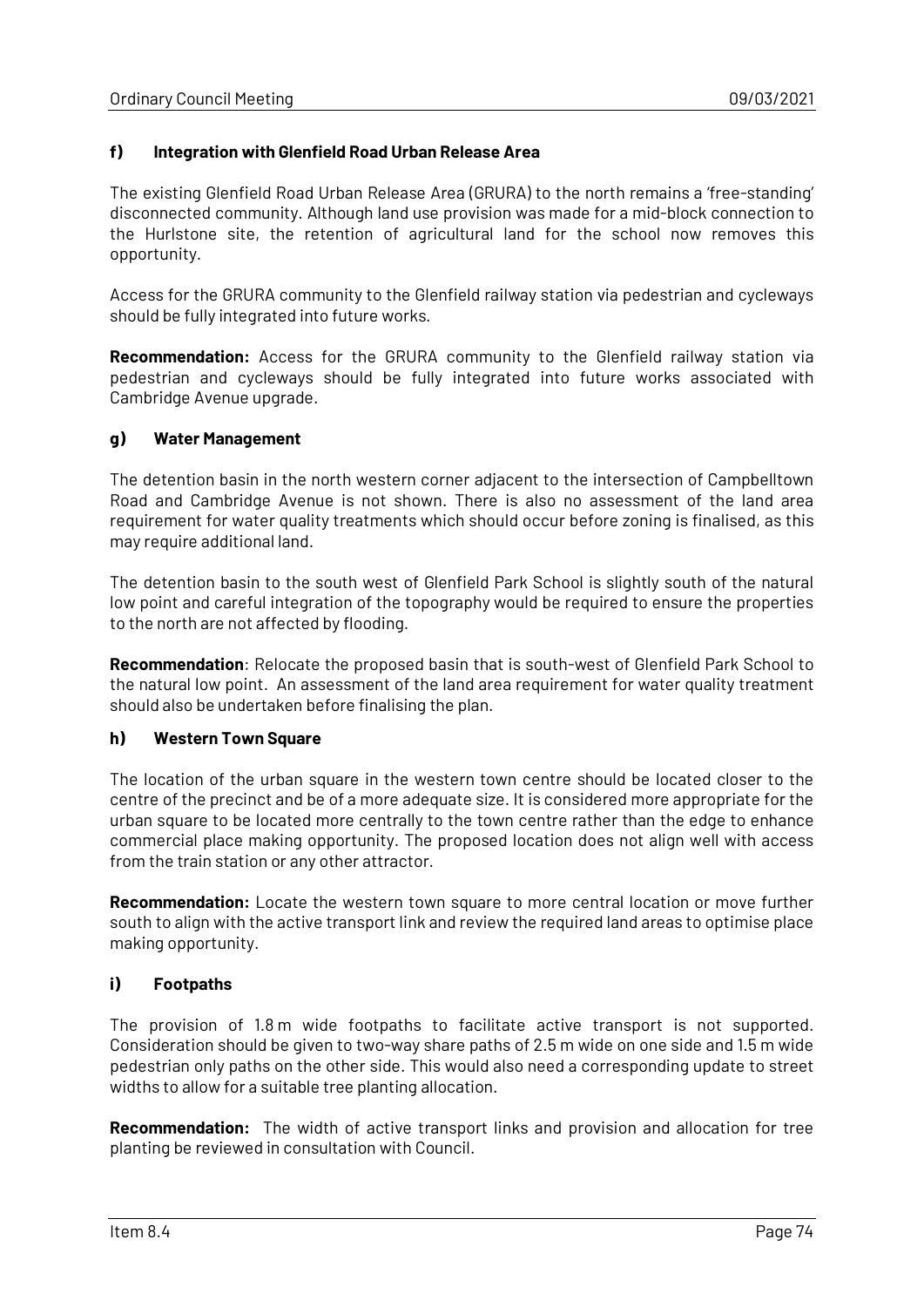## **3. Transport Planning Issues**

## **a) Roy Watts Road**

The section of Roy Watts Road parallel to the rail corridor is currently shown as being owned by Railcorp and this road does not become a public road, until it reaches the roundabout at Glenfield Road. Council or any private developer should not be responsible for resolving acquisition of this road for a public purpose.

**Recommendation:** The sections of Roy Watts Road owned by Railcorp should be excised by the State and dedicated as public road prior to finalising the plan to ensure access to the precinct can be secured.

## **b) Access to Western Precinct from Cambridge Avenue**

The proposed Cambridge Avenue upgrade provides limited access to the proposed western urban release area. This means that all traffic wanting to head east will need to use Roy Watts Road. Similarly there is no right turn into the development from the western access road, so all trips from this direction will need to access via Roy Watts Road.

Roy Watts Road will be required to support a significant level of local development and trip demand, include vehicle trips that don't want to be on this side of the development.

**Recommendation:** It is strongly recommended that both access roads be designed to split traffic demand and make some provision in the situation where there is an incident that requires traffic to divert. All turn movements into/and from the western precinct must be provided from the mid-block intersection on Cambridge Avenue.

### **c) Future Transport Facility**

The site nominated as a proposed future transport facility is an existing facility and fully patronised.

**Recommendation:** Additional provision of a similar commuter parking facility, supported by a parking strategy be provided.

### **d) Pedestrian priority**

The station character area talks of prioritising pedestrian and cycle movements over vehicles. Given the concentration of development on this side of the precinct and the need for road access via Roy Watts Road (which is the only link on this side of the precinct to the main road network outside the precinct), it will be important to separate vehicles and pedestrians.

**Recommendation**: That an extension of the existing overpass from the station to the western side of Roy Watts Road be identified as state infrastructure.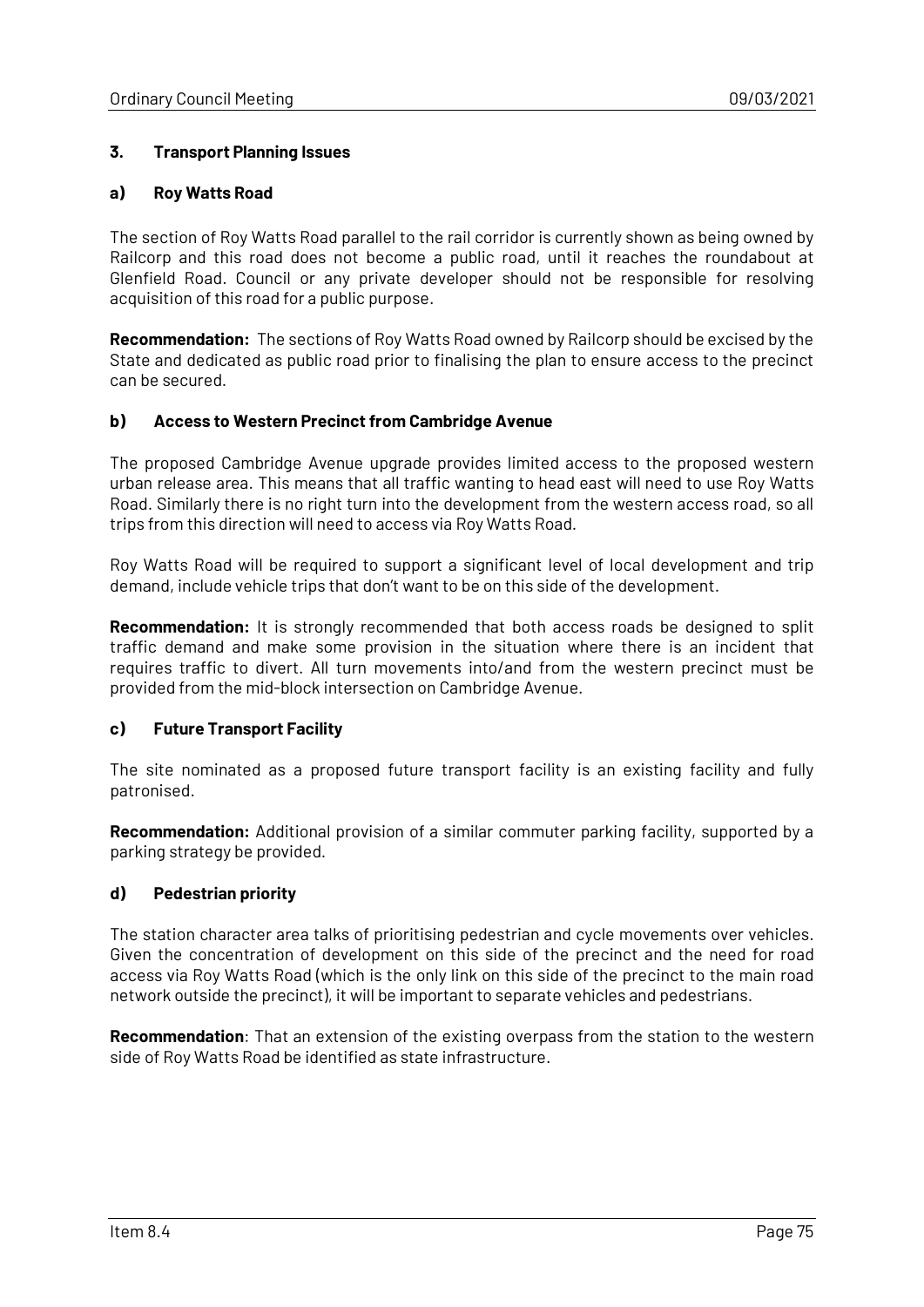## **e) School and commuter car parking**

Concern is raised that proposed routes to the school and associated parking/waiting requirements have not been properly considered due to competing demand for on street parking from adjoining railway and future higher density development. This should also include movements around the existing multi-deck carpark.

It may be necessary to include an overbridge from the carpark to the eastern side of Roy Watts Road to minimise conflict with the significant increase in vehicles which will be using this road.

Continued use of the at-grade pedestrian crossing will cause significant delay and may become a safety issue.

**Recommendation:** Greater consideration should be given to the drop off zones for both the existing schools and the proposed school.

## **f) Active Transport**

The potential regional active transport links shown are unlikely to be deliverable and realistic expectations should be reflected in the plan. The western link is through Bunbury Curran Creek traverses land which is bounded but not fenced by part of the Macquarie Links community scheme. It is unlikely that this would be an acceptable outcome for the community residents. Also, the flows in this section of Bunbury Curran Creek are significant in even minor events and pose a significant risk to safety.

The link to the east would need to pass under the rail corridor and Railway Parade. This would be very difficult to achieve due to the topography and physical constraints in this area. Additionally it is unlikely to be acceptable from a public safety perspective.

**Recommendation:** That the proposed regional active transport links be re-designed to follow routes that can be implemented.

### **g) Existing Cultural Tree**

The siting of the existing cultural tree in a precinct of proposed medium density residential development will challenge its survival and interpretative context. This land should be appropriately zoned to ensure its ongoing management by a relevant authority.

**Recommendation:** The culturally significant tree should be on more appropriately zoned land that can be managed in perpetuity.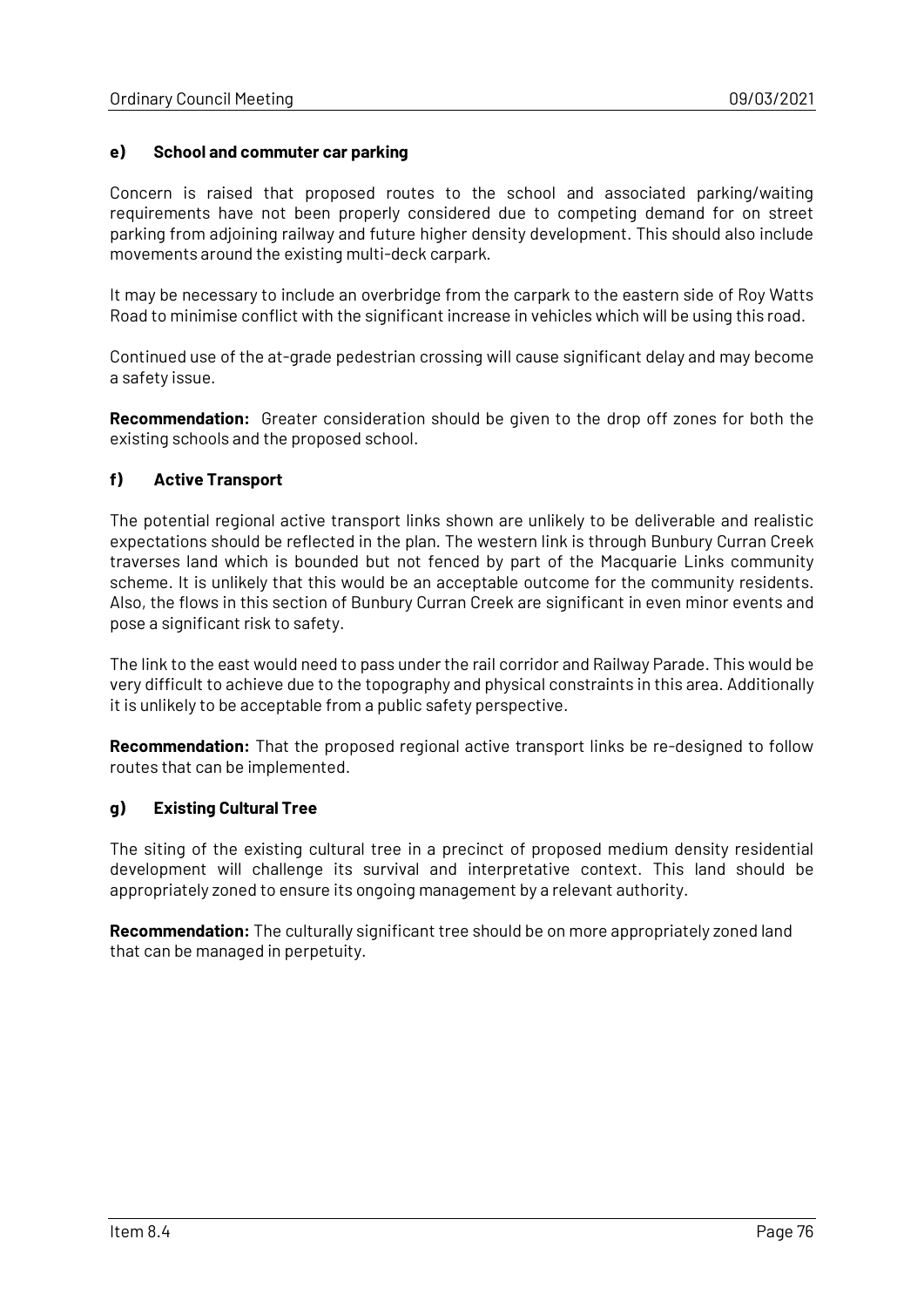## **4. Cambridge Avenue Upgrade**

#### **a) Land requirement**

The preferred route option would result in the loss of multiple houses in Minstrel Street and Guardian Crescent off Glenfield Road. Unfortunately, the overview map does not illustrate this accurately such that impacted land owners may not be fully aware.

The evaluation report indicates that the future urban development of the surplus Hurlstone Agricultural School would limit the yield of this precinct as reason (in part) for selection the option that requires private land resumption.

Concern is raised that alternate methods of construction, such as retaining wall systems or an elevated roadway have not been considered due to maintenance concerns. These alternate methods may limit the extent of batters required and reduce the need for land acquisition.

**Recommendation:** That alternate construction methods that reduce the extent of land acquisition be considered. An elevated roadway may also facilitate a more direct pedestrian/cycle connection between the Hurlstone precinct and the GURA.

### **b) Road Design**

Concern is raised that grade intersections at Campbelltown Road off ramps will increase, not reduce, congestion.

The proposed bridge to the north of the existing bridge would be closer to the intersection of Railway Parade and the current private road that serves the Glenfield Waste site. While not an issue with current traffic volumes, the waste site is zoned for industrial development, including uses that could be ancillary to the Moorebank Logistics Park.

Concern is also raised with the absence of right turn provision from the M5/M31 at Campbelltown Road. This would result in a longer route for motorists with 6 additional traffic signals. It is understood this right turn cannot be provided due to the height difference between the old bridge and the new bridge. Although the new bridge would be built to current height clearances, assurance is sought that raising of the existing bridge is on the works program for TfNSW. If it is not, it does not make sense to raise the new bridge deck and make it impossible to include the right turn movement.

Finally, the Glenfield Land Use and Infrastructure Plan shown in Figure 6 of the Options Evaluation Report is not consistent with current planning for Glenfield as shown on the DPIE website. Confirmation is sought that assessment of intersections on Cambridge Ave has considered the latest proposal for growth in Glenfield and can provide appropriate levels of service.

**Recommendation:** Provision should be made in current design to permit right turn movement at the M5/M31 intersection with Campbelltown Road. Confirmation is also required that the latest growth projections have been used to inform intersection performance.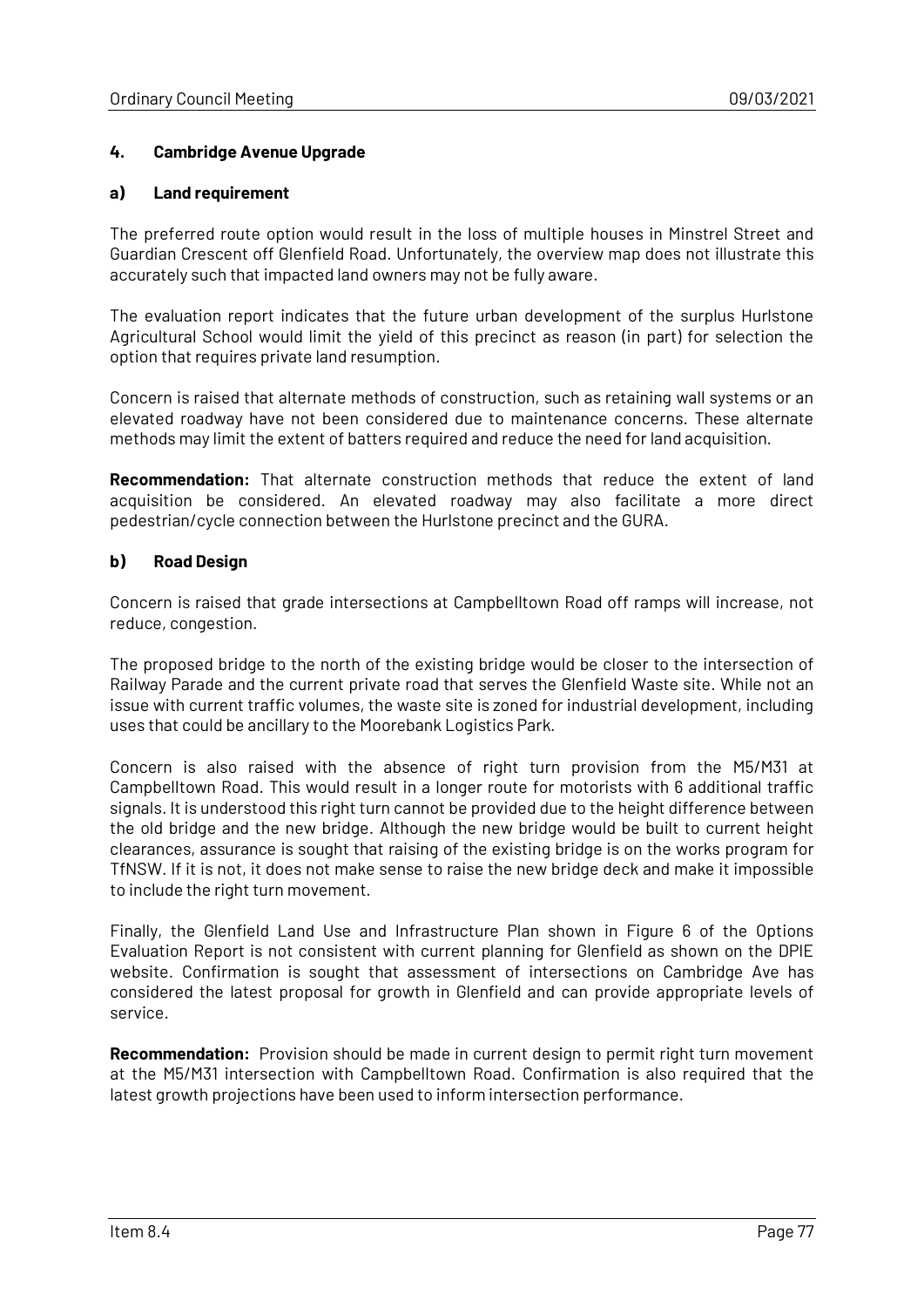## **5. Infrastructure Funding and Delivery**

The provision of timely, fit for purpose infrastructure is critical to the delivery of the draft Strategy. Although major infrastructure would be provided by the NSW Government, Council would be responsible for local infrastructure such as open space, drainage infrastructure and community facilities.

Council's exiting Contributions Plan adopted in December 2018 currently applies to both the western and eastern precincts. It is anticipated that this plan would continue to apply to the eastern precinct, with opportunity to consider voluntary planning agreements or a site specific contributions plan for the western precinct that is approved by the Independent Pricing and Regulatory Tribunal.

Concern is raised that without an approved special infrastructure levy by the NSW Government, developers could be charged different rates for the same form of development as each would be required to enter in a voluntary planning agreement with the NSW Government. Although satisfactory arrangements provisions are supported, this should be supported by a transparent plan in the same way that Council is required.

**Recommendation:** That a special infrastructure contribution be finalised and published contemporaneously with amendments to Councils CLEP 2015.

## **Conclusion**

The recent public exhibition of the Draft Glenfield Place Strategy and Cambridge Avenue upgrade reflect a whole of government approach to resolving the future role and function of the precinct and Hurlstone Agricultural School. As the first railway station of the new connection to the Aerotropolis, and one that provides a critical public transport connection to a significant part of the wider Sydney area, Glenfield is uniquely located to provide strategic and high quality mixed tenure housing that is supported by commercial and other institutional uses.

To support the successful implementation of this plan, it is recommended that Council forward a submission to the Department of Planning, Industry and Environment and Transport for NSW indicating its general support of the exhibited documents, subject to addressing the issues outlined in this report and not support the proposal to acquire private lands at Hosking Crescent and Railway Parade for the purpose of public open space.

# **Attachments**

Nil